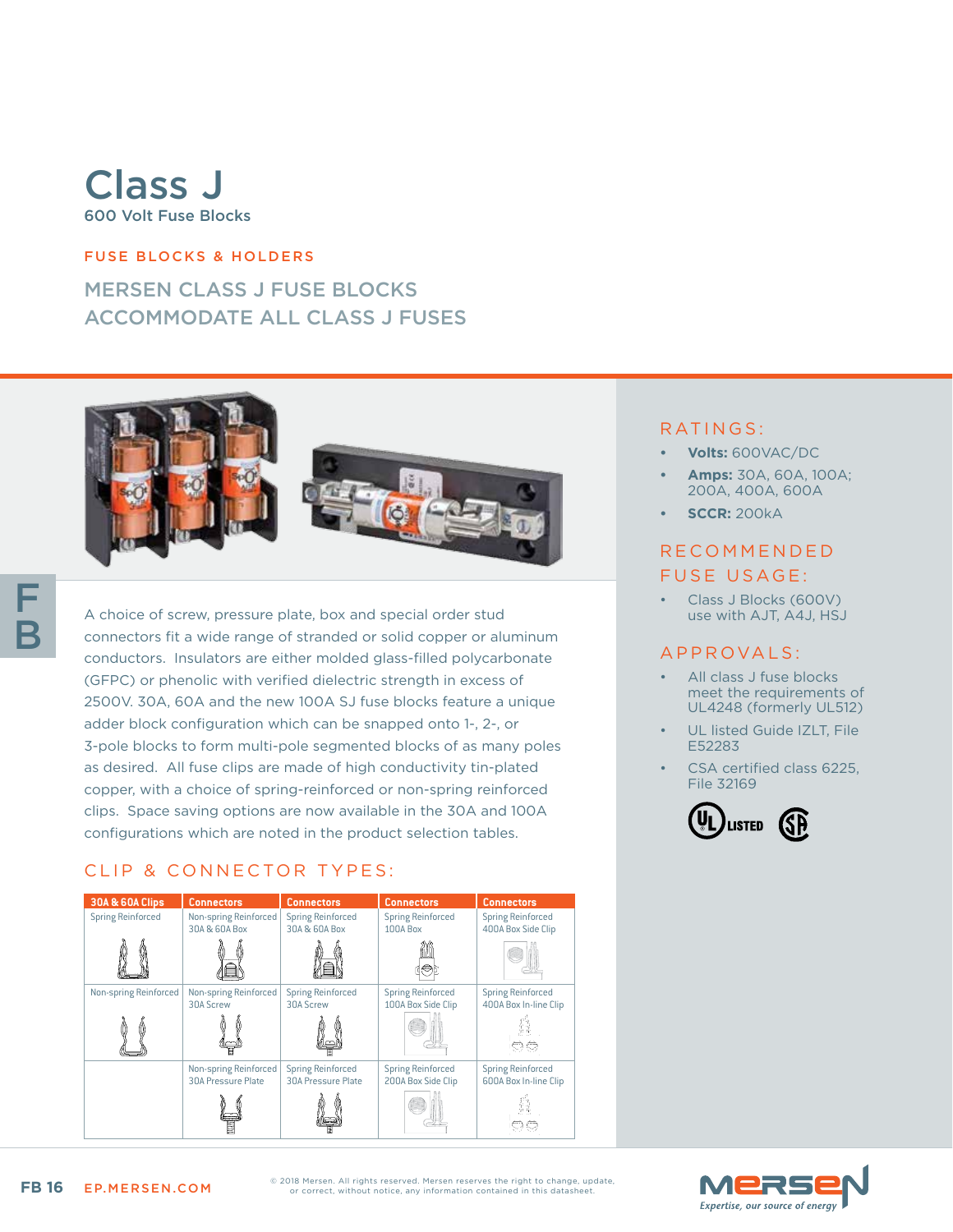### 600 VOLT, 30 & 60 AMPERE CLASS J FUSE BLOCKS

| <b>Ampere</b>                  |                | <b>Connectors</b>               |                      | <b>Catalog Number</b>                  | <b>Connector</b>                   |                              |  |
|--------------------------------|----------------|---------------------------------|----------------------|----------------------------------------|------------------------------------|------------------------------|--|
| Rating                         | <b>Poles</b>   | <b>Types</b>                    | <b>Wire</b><br>Range | <b>Non-Spring</b><br><b>Reinforced</b> | <b>Spring</b><br><b>Reinforced</b> | <b>Torque</b><br>$\ln - \ln$ |  |
|                                | <b>ADDER</b>   | <b>BOX</b>                      | Al/Cu<br>#2-14       | 60300J                                 | 60305SJ                            | 35                           |  |
|                                | $\mathbf{1}$   |                                 |                      | 60301J                                 | 60306SJ                            |                              |  |
|                                | $\overline{c}$ |                                 |                      | 60302J                                 | 60307SJ                            |                              |  |
|                                | 3              |                                 |                      | 60303J                                 | 60308SJ                            |                              |  |
|                                | <b>ADDER</b>   |                                 | $Cu*$<br>#4-14       | 60310J                                 | 60315SJ                            |                              |  |
|                                | $\mathbf{1}$   | <b>SCREW</b>                    |                      | 60311J                                 | 60316SJ                            |                              |  |
|                                | $\overline{c}$ |                                 |                      | 60312J                                 | 60317SJ                            | 20                           |  |
| 30                             | 3              |                                 |                      | 60313J                                 | 60318SJ                            |                              |  |
| <b>GFPC</b><br>Insulator       | <b>ADDER</b>   |                                 | $Cu*$<br>#4-14       | 60320J                                 | 60325SJ                            |                              |  |
|                                | $\mathbf{1}$   | <b>PRESSURE</b><br><b>PLATE</b> |                      | 60321J                                 | 60326SJ                            | 20                           |  |
|                                | $\overline{c}$ |                                 |                      | 60322J                                 | 60327SJ                            |                              |  |
|                                | 3              |                                 |                      | 60323J                                 | 60328SJ                            |                              |  |
|                                | <b>ADDER</b>   |                                 | $Cu*$<br>#4-14       |                                        | 60355SJ                            |                              |  |
|                                | 1              | <b>BOX</b>                      |                      |                                        | 60356SJ                            |                              |  |
|                                | $\overline{c}$ |                                 |                      |                                        | 60357SJ                            | 35                           |  |
|                                | 3              |                                 |                      |                                        | 60358SJ                            |                              |  |
| 60<br><b>GFPC</b><br>Insulator | <b>ADDER</b>   |                                 | Al/Cu<br>#2-14       | 60600J                                 | 60605J                             |                              |  |
|                                | $\mathbf{1}$   | <b>BOX</b>                      |                      | 60601J                                 | 60606J                             | 45                           |  |
|                                | $\overline{c}$ |                                 |                      | 60602J                                 | 60607J                             |                              |  |
|                                | $\overline{3}$ |                                 |                      | 60603J                                 | L80608                             |                              |  |
|                                | <b>ADDER</b>   |                                 | $Cu*$<br>#4-14       | ٠                                      | 60655J                             | 45                           |  |
|                                | 1              | <b>BOX</b>                      |                      |                                        | 60656J                             |                              |  |
|                                | 2              |                                 |                      | L.                                     | 60657J                             |                              |  |
|                                | 3              |                                 |                      |                                        | 60658J                             |                              |  |

*Note: To convert 30A "SJ" adder pole to single pole use end barrier cat # U09372. To convert 30A or 60A standard J adder pole to single use pole use end barrier cat # U09617. Recommended mounting screws for all 30A and 60A fuse blocks: 1/4" (0.250" dia).* 

*\*Fuses have copper box connectors and clips and are for copper wires only. These are specifically designed with the same coefficient of expansion as copper wire for improved heat cycling and meet or exceed OEM "no aluminum" specifications.*

# SPACE SAVING "SJ" STYLE FUSE BLOCKS

DIMENSIONS FOR 30A



# DIMENSIONS FOR 30A AND 60A STANDARD CLASS J STYLE FUSE BLOCKS



F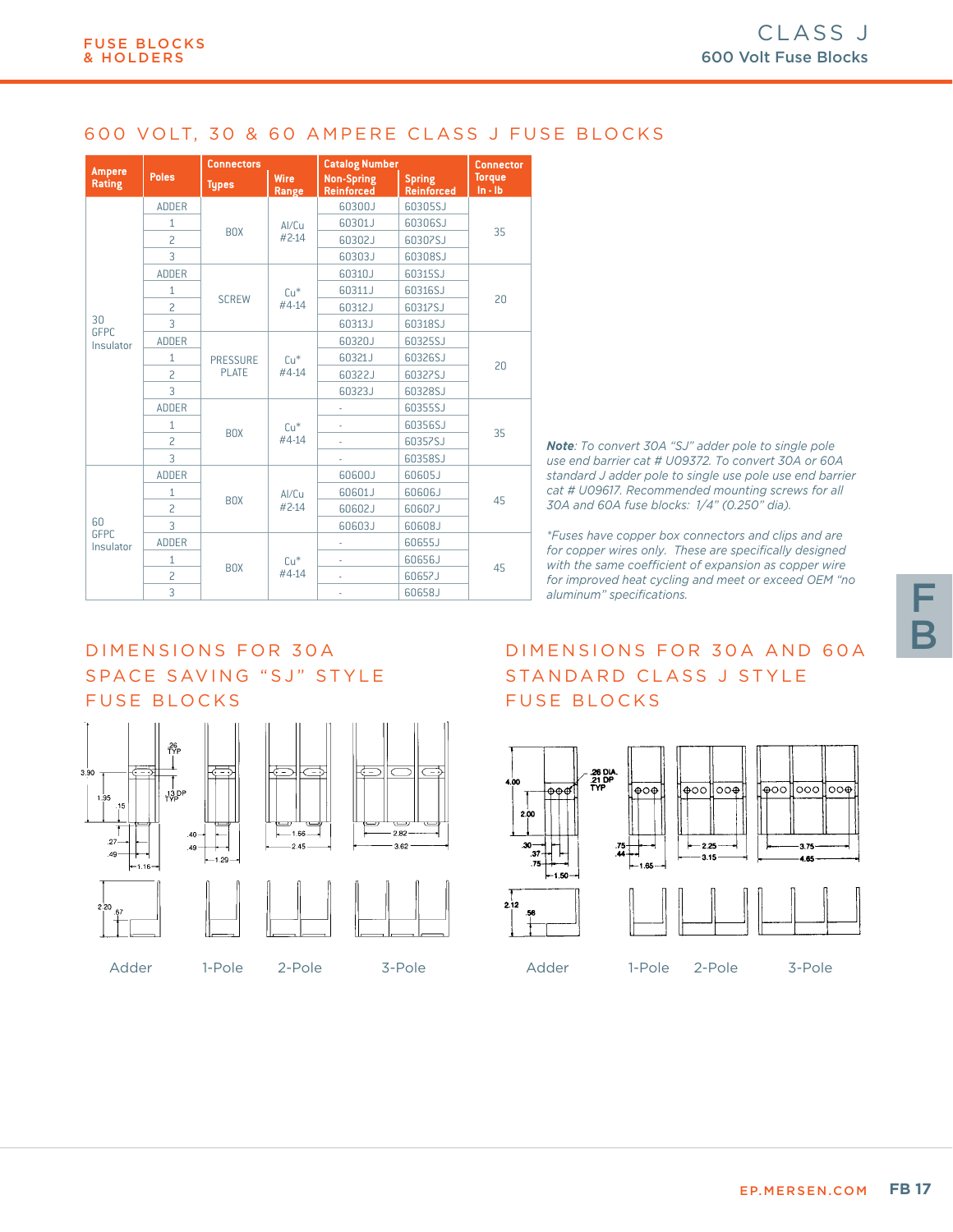# 600 VOLT, 100 AMPERE CLASS J FUSE BLOCKS

|                                 | <b>Poles</b> | <b>Connectors</b>       |                      | <b>Catalog Number</b>                    |                                          |
|---------------------------------|--------------|-------------------------|----------------------|------------------------------------------|------------------------------------------|
| <b>Ampere</b><br>Rating         |              | <b>Type</b>             | <b>Wire Range</b>    | <b>Spring Reinforced</b>                 | <b>Connector</b><br>Torque In - Ib       |
| 100<br><b>GFCP</b><br>Insulator | Adder        | <b>Box</b><br>Side Clip | Al/Cu<br>$2/0 - #6$  | 61005SJ<br>61006SJ<br>61007SJ<br>61008SJ | 100(AI)<br>$60$ $\left[\text{Cu}\right]$ |
|                                 |              | Box                     | Al/Cu<br>$2/0 - #6$  | 61036J<br>61037J<br>61038J               | 120                                      |
|                                 |              | Box                     | $Cu*$<br>$2/0 - #12$ | 61006J<br>61007J<br>61008J               | 50                                       |

# DIMENSIONS FOR 100A SPACE SAVING "SJ" STYLE FUSE BLOCKS



# DIMENSIONS FOR 100A STANDARD CLASS J STYLE FUSE BLOCKS